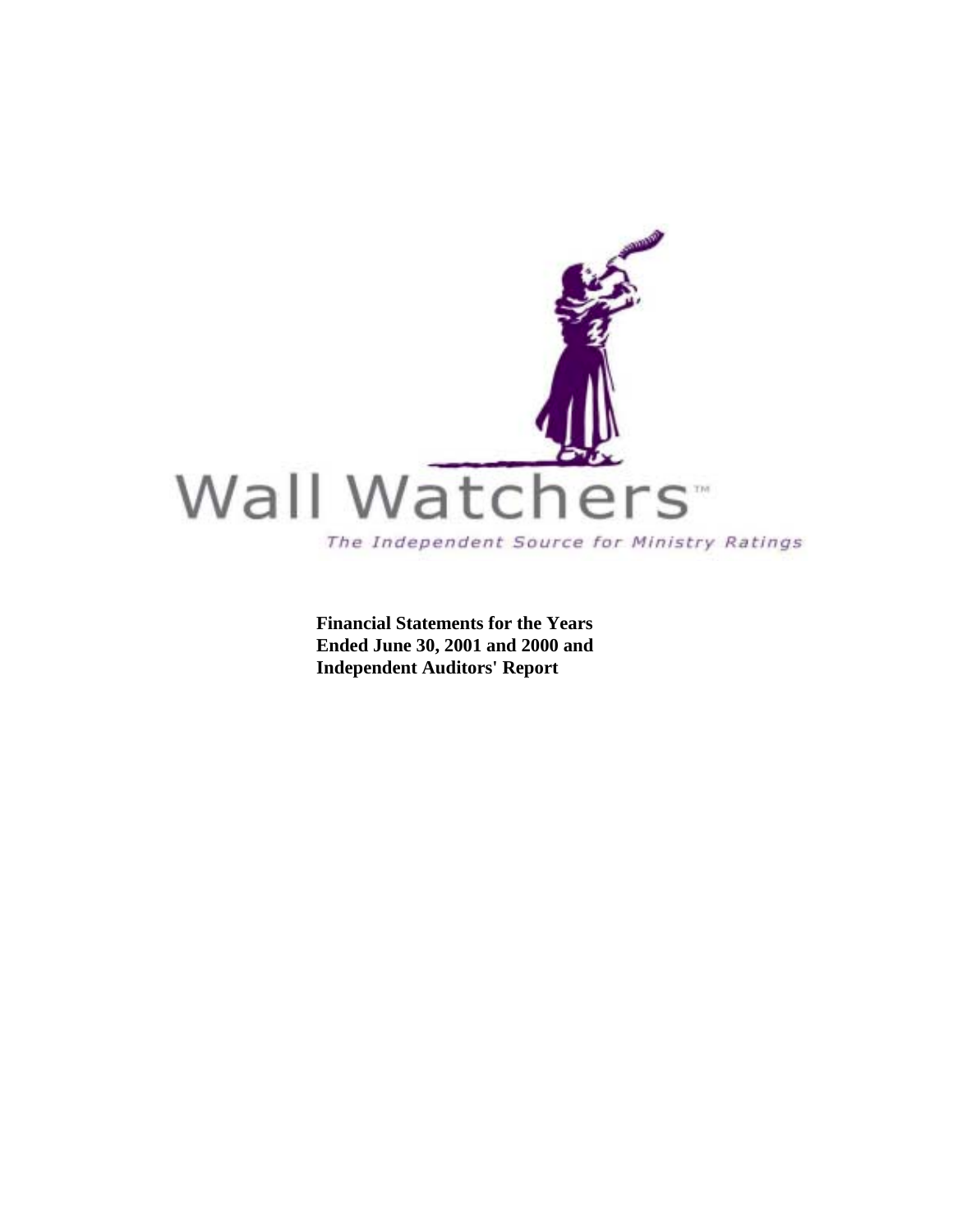### INDEPENDENT AUDITORS' REPORT

#### Wall Watchers:

We have audited the accompanying statements of financial position of Wall Watchers as of June 30, 2001 and 2000 and the related statements of activities and of cash flows for the years then ended. These financial statements are the responsibility of management. Our responsibility is to express an opinion on these financial statements based on our audits.

We conducted our audits in accordance with generally accepted auditing standards. Those standards require that we plan and perform an audit to obtain reasonable assurance about whether the financial statements are free of material misstatement. An audit includes examining, on a test basis, evidence supporting the amounts and disclosures in the financial statements. An audit also includes assessing the accounting principles used and significant estimates made by management, as well as evaluating the overall financial statement presentation. We believe that our audits provide a reasonable basis for our opinion.

In our opinion, the financial statements referred to above present fairly, in all material respects, the financial position of Wall Watchers as of June 30, 2001 and 2000, and the results of its operations and its cash flow for the years then ended in conformity with generally accepted accounting principles.

Our audits were performed for the purpose of forming an opinion on the basic financial statements taken as a whole. The accompanying supplemental schedules of functional expenses for the years ended June 30, 2001 and 2000 are presented for the purpose of additional analysis and are not a required part of the basic financial statements. Such information has been subjected to the auditing procedures applied in the audits of the basic financial statements and, in our opinion, is fairly stated in all material respects when considered in relation to the basic financial statements taken as a whole.

July 25, 2001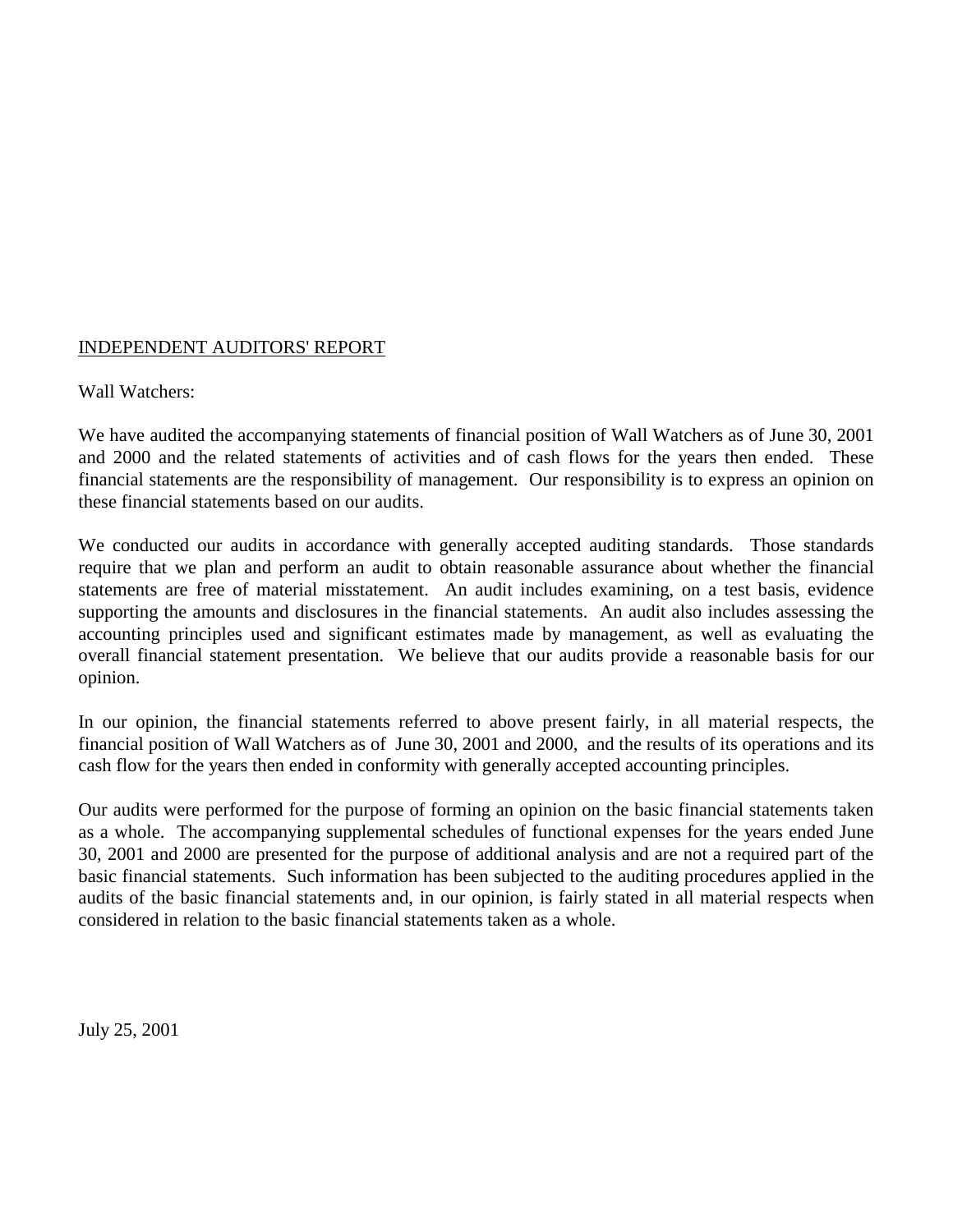### Statements of Financial Position

|                                              |               | June 30, |               |         |  |  |  |
|----------------------------------------------|---------------|----------|---------------|---------|--|--|--|
|                                              |               | 2001     | 2000          |         |  |  |  |
| <b>ASSETS:</b>                               |               |          |               |         |  |  |  |
| Current assets:                              |               |          |               |         |  |  |  |
| Cash and cash equivalents                    | \$            | 51,315   | \$            | 465,355 |  |  |  |
| Marketable securities                        |               | 47,271   |               | 70,008  |  |  |  |
| Prepaid expenses                             |               | 4,129    |               | 3,219   |  |  |  |
| Deposits                                     |               | 1,100    |               | 415     |  |  |  |
| Total current assets                         |               | 103,815  |               | 538,997 |  |  |  |
| Noncurrent assets:                           |               |          |               |         |  |  |  |
| Property, net of accumulated                 |               |          |               |         |  |  |  |
| depreciation of \$20,425 and \$8,848         |               | 22,113   |               | 20,660  |  |  |  |
| System development costs, net of accumulated |               |          |               |         |  |  |  |
| amortization of \$40,267 and \$7,769         |               | 79,553   |               | 69,419  |  |  |  |
| Total noncurrent assets                      |               | 101,666  |               | 90,079  |  |  |  |
| <b>Total Assets</b>                          | $\mathcal{S}$ | 205,481  | $\mathcal{S}$ | 629,076 |  |  |  |
| <b>LIABILITIES AND NET ASSETS:</b>           |               |          |               |         |  |  |  |
| <b>Current liabilities:</b>                  |               |          |               |         |  |  |  |
| Accounts payable                             | \$            | 2,235    | \$            | 2,924   |  |  |  |
| <b>Accrued liabilities</b>                   |               | 10,004   |               | 7,250   |  |  |  |
| Total current liabilities                    |               | 12,239   |               | 10,174  |  |  |  |
| Noncurrent liabilities:                      |               |          |               |         |  |  |  |
| Deferred compensation                        |               | 12,414   |               | 8,738   |  |  |  |
| Net assets:                                  |               |          |               |         |  |  |  |
| Unrestricted                                 |               | 180,828  |               | 610,164 |  |  |  |
|                                              |               |          |               |         |  |  |  |
| <b>Total Liabilities and Net Assets</b>      | <sup>8</sup>  | 205,481  | $\mathcal{S}$ | 629,076 |  |  |  |
|                                              |               |          |               |         |  |  |  |

See notes to financial statements.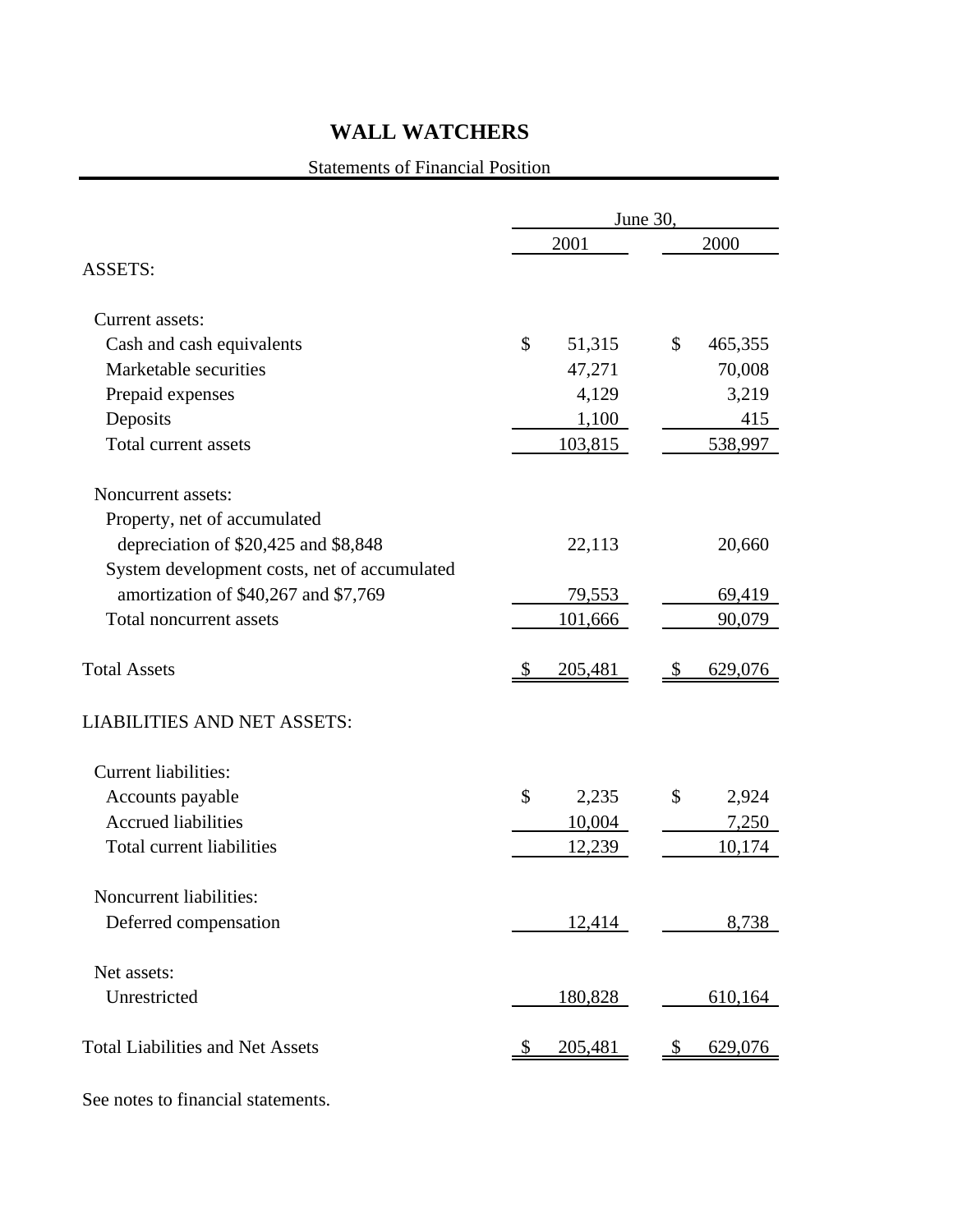### Statements of Activities

|                                            | Years Ended June 30, |            |    |         |  |  |  |
|--------------------------------------------|----------------------|------------|----|---------|--|--|--|
|                                            |                      | 2001       |    | 2000    |  |  |  |
| <b>REVENUE AND SUPPORT:</b>                |                      |            |    |         |  |  |  |
| Contributions received                     | \$                   | 97,665     | \$ | 46,000  |  |  |  |
| Investment income (loss)                   |                      | (22, 971)  |    | 380,400 |  |  |  |
| Total revenue and support                  |                      | 74,694     |    | 426,400 |  |  |  |
| <b>EXPENSES:</b>                           |                      | 324,962    |    | 182,621 |  |  |  |
| Program services<br>Management and general |                      | 133,215    |    | 100,134 |  |  |  |
| Fundraising                                |                      | 45,853     |    |         |  |  |  |
| Total expenses                             |                      | 504,030    |    | 282,755 |  |  |  |
| <b>CHANGE IN NET ASSETS</b>                |                      | (429, 336) |    | 143,645 |  |  |  |
| NET ASSETS, BEGINNING OF YEAR              |                      | 610,164    |    | 466,519 |  |  |  |
| NET ASSETS, END OF YEAR                    |                      | 180,828    |    | 610,164 |  |  |  |

See notes to financial statements.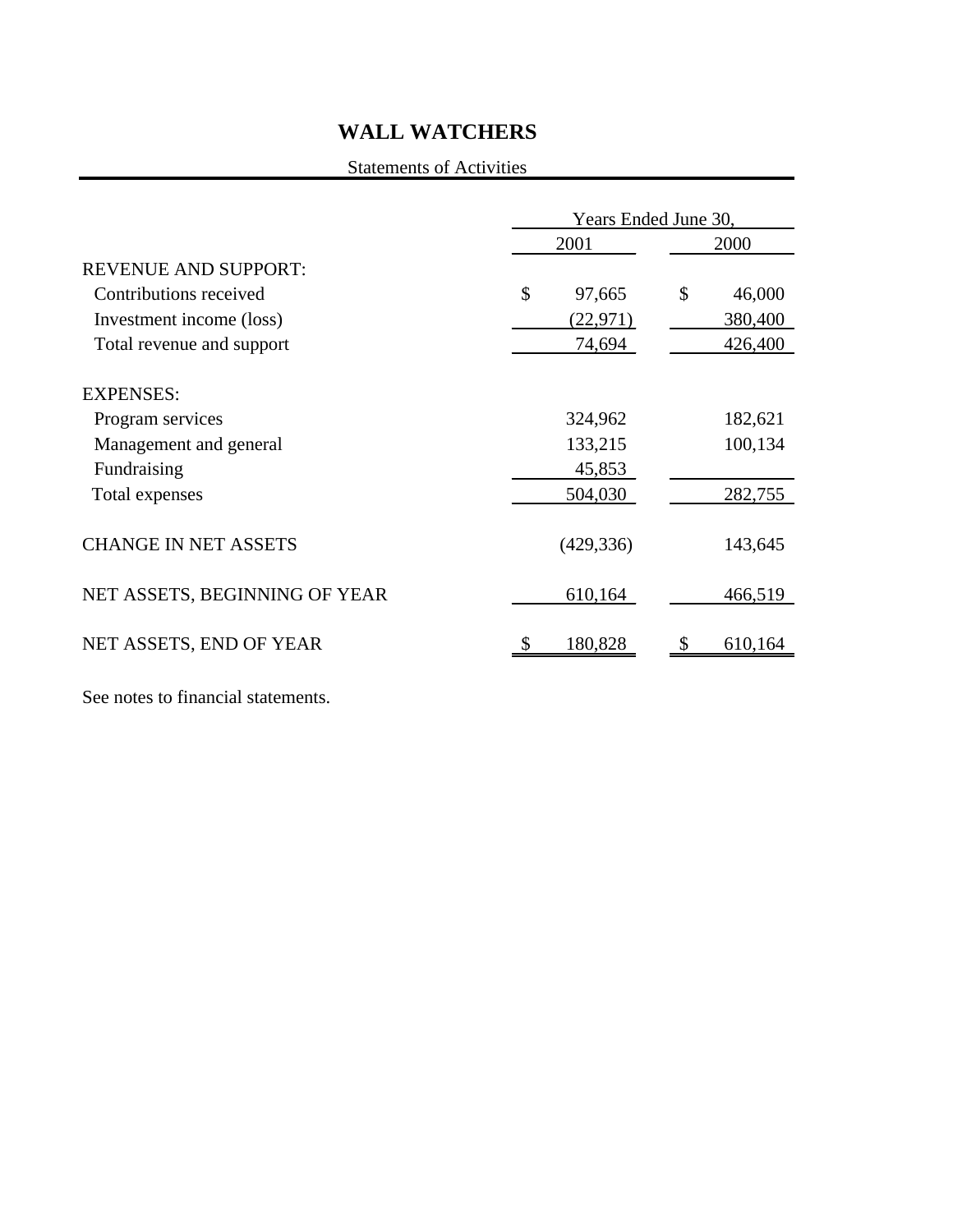### Statements of Cash Flows

|                                                     | Years Ended June 30, |             |               |                |  |  |  |
|-----------------------------------------------------|----------------------|-------------|---------------|----------------|--|--|--|
|                                                     |                      | 2001        | 2000          |                |  |  |  |
| <b>CASH FLOWS FROM OPERATING ACTIVITIES:</b>        |                      |             |               |                |  |  |  |
| Change in net assets                                | \$                   | (429, 336)  | $\mathcal{S}$ | 143,645        |  |  |  |
| Adjustments to reconcile change in net assets       |                      |             |               |                |  |  |  |
| to net cash from operating activities:              |                      |             |               |                |  |  |  |
| Deferred compensation                               |                      | 3,676       |               | 5,590          |  |  |  |
| Depreciation and amortization                       |                      | 44,074      |               | 14,677         |  |  |  |
| Realized and unrealized loss (gain) on investments  |                      | 32,513      |               | (365, 012)     |  |  |  |
| Changes in operating assets and liabilities:        |                      |             |               |                |  |  |  |
| Prepaid expenses and other current assets           |                      | (1,595)     |               | 1,864          |  |  |  |
| Accounts payable and accrued liabilities            |                      | 2,065       |               | 2,678          |  |  |  |
| Net cash used in operating activities               |                      | (348, 603)  |               | (196, 558)     |  |  |  |
| <b>CASH FLOWS FROM INVESTING ACTIVITIES:</b>        |                      |             |               |                |  |  |  |
| Purchases of marketable securities                  |                      | (4,199,260) |               | (14, 117, 500) |  |  |  |
| Proceeds from sales of marketable securities        |                      | 4,189,484   |               | 14,729,184     |  |  |  |
| Purchases of property                               |                      | (13,029)    |               | (9,963)        |  |  |  |
| Investment in system development costs              |                      | (42, 632)   |               | (75, 478)      |  |  |  |
| Net cash provided by (used in) investing activities |                      | (65, 437)   |               | 526,243        |  |  |  |
| NET INCREASE (DECREASE) IN CASH                     |                      | (414,040)   |               | 329,685        |  |  |  |
| CASH AND CASH EQUIVALENTS,                          |                      |             |               |                |  |  |  |
| <b>BEGINNING OF YEAR</b>                            |                      | 465,355     |               | 135,670        |  |  |  |
| CASH AND CASH EQUIVALENTS,                          |                      |             |               |                |  |  |  |
| <b>END OF YEAR</b>                                  |                      | 51,315      | Ъ             | 465,355        |  |  |  |
|                                                     |                      |             |               |                |  |  |  |

See notes to financial statements.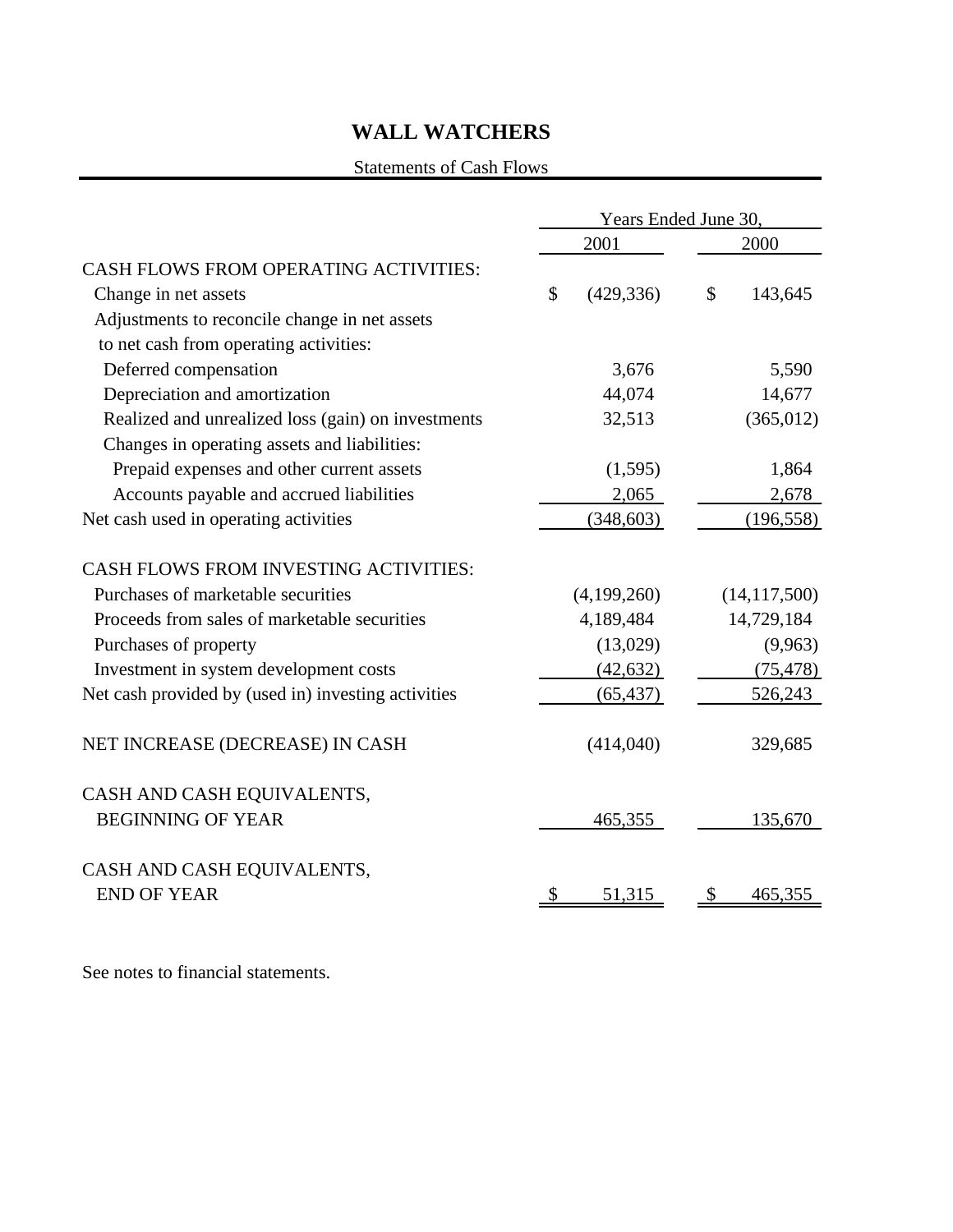### Notes to Financial Statements For the Years Ended June 30, 2001 and 2000

### 1. SUMMARY OF OPERATIONS AND SIGNIFICANT ACCOUNTING POLICIES

Operations - Wall Watchers (the "Organization") is a nonprofit Christian ministry established in July 1998 to promote the Biblical principles of stewardship and help people apply those principles in their lives. The Organization is an information intermediary; it collects, processes and disseminates information, primarily to help donors make better informed giving decisions, but also to promote Christian stewardship in general. During the fiscal year ended June 30, 2001, the Organization continued to carry out this mission by conducting research on more than 400 Christian ministries, developing the databases and web sites used to capture and convey this research, and promoting the Organization's products and mission to the public.

The Organization currently operates two programs to accomplish its purpose:

MinistryWatch - Through a searchable database contained on the web site, [www.ministrywatch.com,](http://www.ministrywatch.com/) the Organization provides free informational profiles of Christian ministries. These profiles contain descriptions, organization details, summarized financial information, ratings, qualitative research and analysis, and other tools to help users learn more about individual ministries. The independent evaluations found on MinistryWatch are intended primarily as a service to donors. Information is obtained through contact with the ministries and through the research efforts of the Organization's analysts.

thegoodsteward.com - Through the web site [www.thegoodsteward.com,](http://www.thegoodstewrd.com/) the Organization provides a centralized source of written articles and interactive tools through which the public can be encouraged and educated in the many areas of Biblical stewardship. The Organization publishes or republishes articles written by numerous authors on topics ranging from financial matters to life stewardship.

Financial Statement Presentation - The Organization reports information regarding its financial position and activities according to three classes of net assets: unrestricted net assets, temporarily restricted net assets, and permanently restricted net assets. Unrestricted net assets represent amounts that are not restricted by donors or for which donor-imposed restrictions have expired. Temporarily restricted net assets represent amounts which contain donor-imposed time or purpose restrictions that have not currently been met. Permanently restricted net assets represent amounts that contain donor-imposed restrictions stipulating that the amounts be maintained by the Organization in perpetuity. As of June 30, 2001, the Organization did not have any temporary or permanently restricted net assets.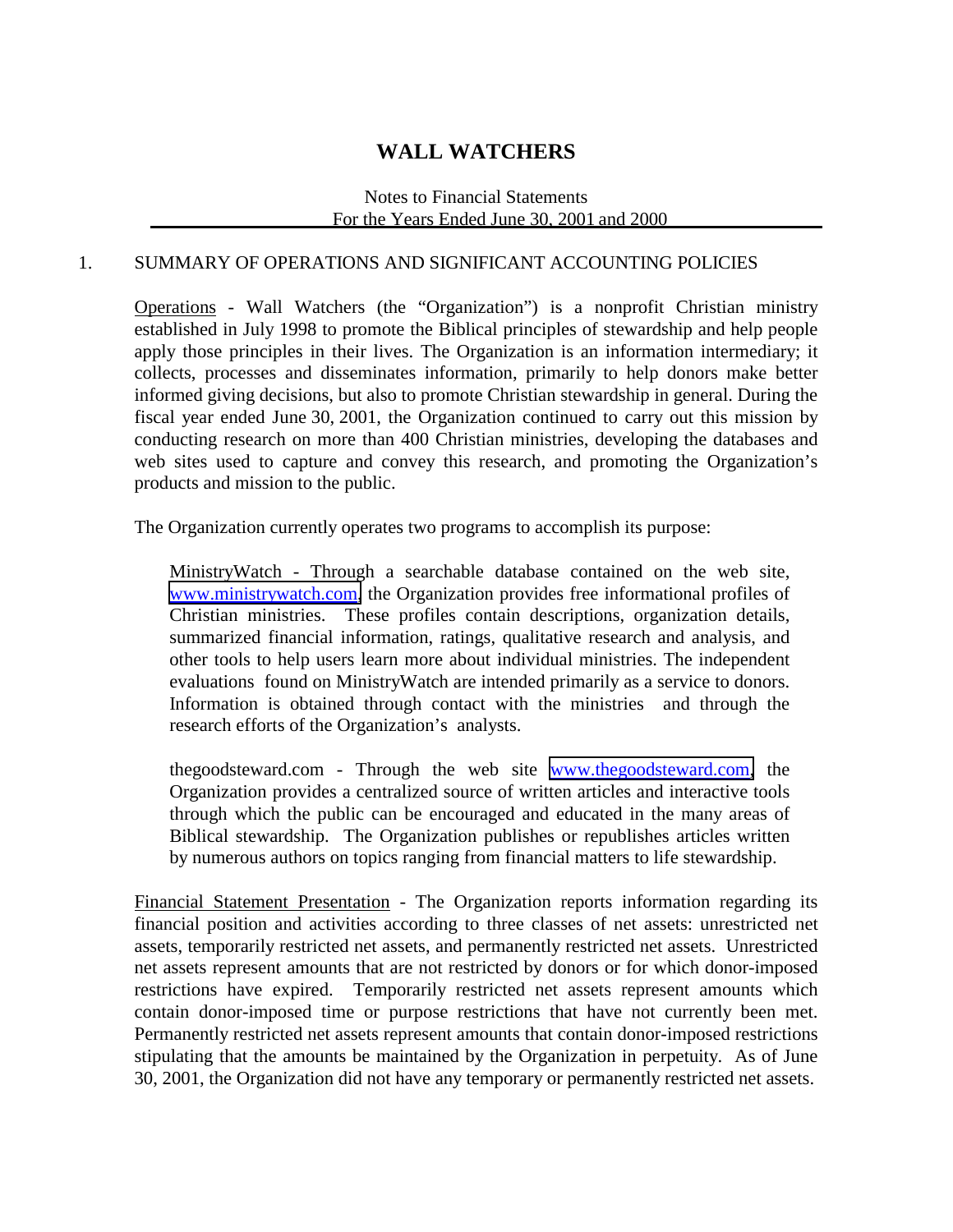Revenue Recognition - Contributions, that are given unconditionally, are recognized in the period the contributions are promised. Contributions that are restricted by the donor are reported as an increase in unrestricted net assets if the restriction expires in the period in which the support is recognized. All other donor-restricted contributions are reported as an increase in temporarily or permanently restricted net assets depending on the nature of the restriction. When a restriction is satisfied, temporarily restricted net assets are reclassified to unrestricted net assets.

Allocation of Expenses - Expenses of the Organization are reported on the functional basis in the statements of activities. Accordingly, expenses are allocated to program services, management and general, or fundraising according to the function benefited.

Cash and Cash Equivalents - All highly liquid investments purchased with an original maturity of three months or less are considered to be cash equivalents.

Marketable Securities - Marketable securities are recorded at fair value with realized and unrealized gains and losses included in the statement of activities. The fair value of marketable securities is determined by reference to exchange or dealer-quoted market prices. If a quoted market price is not available, fair value is estimated using quoted market prices for similar investments.

Property - Property consists of office furniture, equipment and computers and is recorded at cost. Depreciation is computed using the straight-line method over the estimated useful lives of the related assets.

Donations of property are recorded as support at their estimated fair value. Such donations are reported as unrestricted support unless the donor has restricted the donated asset to a specific purpose.

System Development Costs - Costs of developing the web sites, databases and systems to allow the Organization to carry out its intended purpose have been capitalized and are amortized using the straight-line method over a period of three years.

Income Taxes - The Organization is a tax-exempt organization under Section  $501(c)(3)$  of the Internal Revenue Code and, therefore, no provision for income taxes has been made in the accompanying financial statements.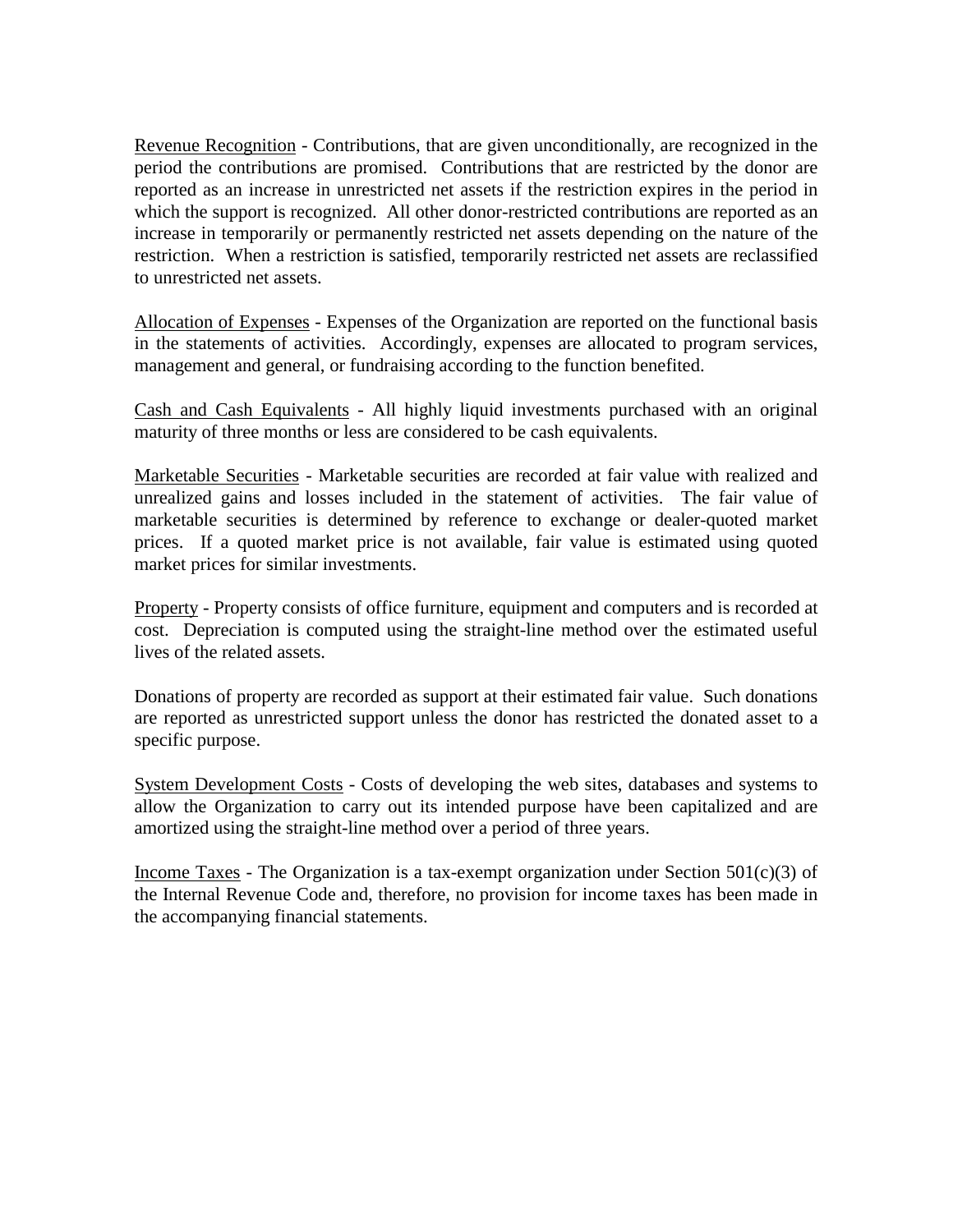Donated Services - A number of volunteers, including members of the Board of Directors, contribute significant amounts of time to the Organization. The value of this contributed time does not meet the criteria for recognition of contributed services and, accordingly, is not reflected as support in the accompanying financial statements.

Use of Accounting Estimates - The preparation of financial statements in conformity with generally accepted accounting principles requires management to make estimates and assumptions that affect the reported amounts of certain assets and liabilities and disclosures. Accordingly, the actual amounts could differ from those estimates. Any adjustments applied to estimated amounts are recognized in the year in which such adjustments are determined.

### 2. DONATED PROPERTY AND FACILITIES

The Organization received free use of its office space during each of the years ended June 30, 2001 and 2000. The use of this space has been valued at \$32,250 and \$21,000 for 2001 and 2000, respectively, and these amounts have been included as support and as rent expense in the accompanying statements of activities.

### 3. MARKETABLE SECURITIES

Marketable securities as of June 30, 2001 and 2000 consisted primarily of investments in publicly traded common stocks and mutual funds.

The following is a summary of investment return for the years ended June 30, 2001 and 2000:

| Net appreciation (depreciation) in fair value of<br>investments, including realized and unrealized |             |           |
|----------------------------------------------------------------------------------------------------|-------------|-----------|
| gains and losses                                                                                   | \$ (32,513) | \$365,012 |
| Interest and dividends                                                                             | 9.542       | 15,388    |
| Total investment income (loss)                                                                     | (22.971)    | \$380,400 |

### 4. DEFERRED COMPENSATION

l

The Organization has deferred compensation agreements with certain of its employees. Under the terms of these agreements, each employee will receive the value of an individual investment account established for the benefit of each individual employee upon the fifth anniversary of the start of their employment. Each individual has discretion over the management of their individual investment account prior to the vesting date. The value of these investment accounts is recorded as compensation expense over the vesting period of each employee. Compensation expense related to these deferred compensation agreements totaled \$3,676 and \$5,590 for the years ended June 30, 2001 and 2000, respectively.